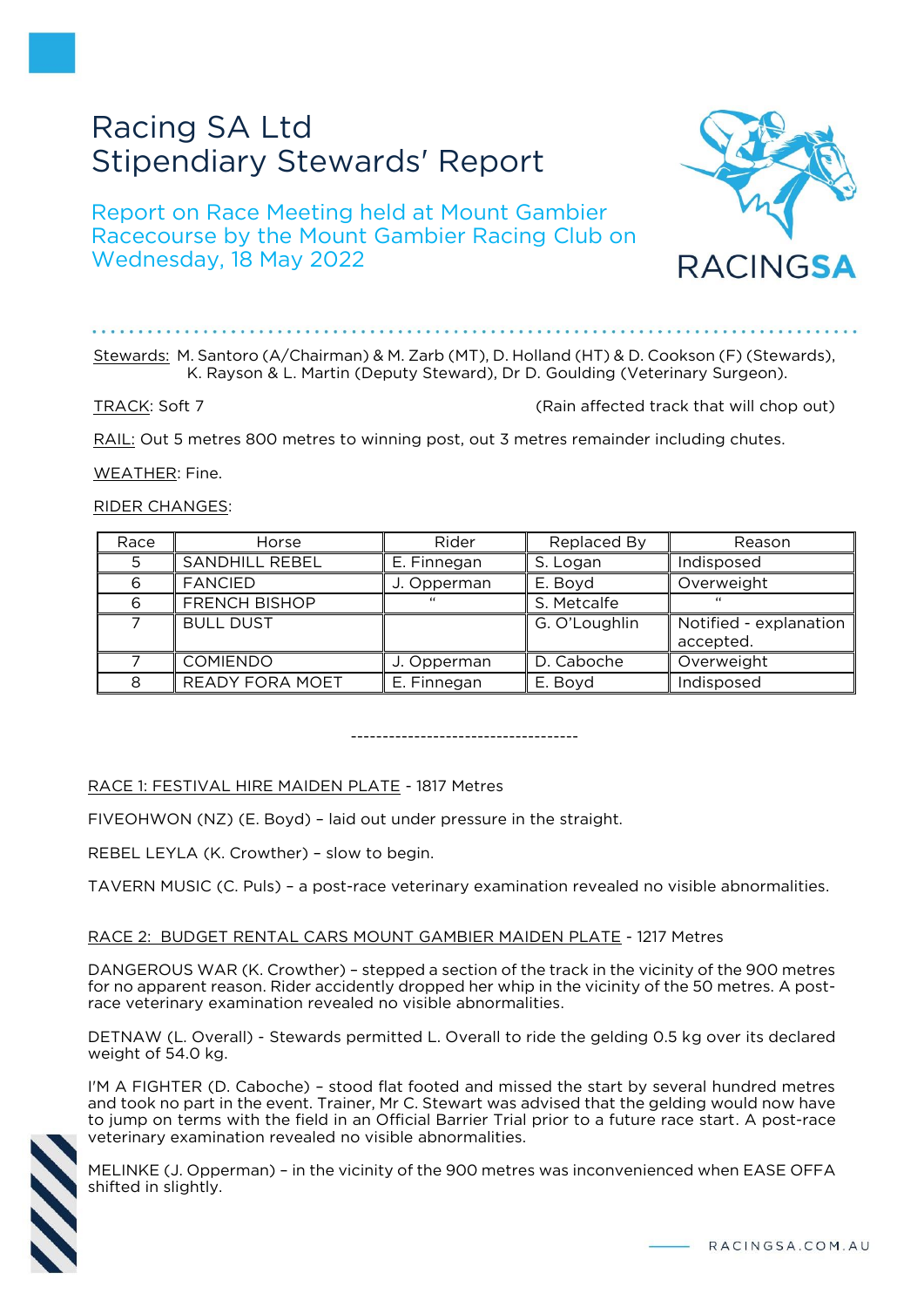# RACE 2: BUDGET RENTAL CARS MOUNT GAMBIER MAIDEN PLATE - 1217 Metres (cont'd)

SANDHILL KNIGHT (J. Holder) – held up from the near the 400 metres until near the 250 metres.

EASE OFFA (S. Metcalfe) – in the vicinity of the 900 metres shifted in and brushed MELINKE, which was inconvenienced. Rider reported that the gelding slipped behind in the vicinity of the 800 metres.

HASTA LA WIZARD (E. Finnegan) – laid in under pressure in the straight.

#### RACE 3: SCOTT GROUP OF COMPANIES BENCHMARK 68 HANDICAP - 2069 Metres

BRIGADIER (NZ) (E. Boyd) – held up from the 400 metres until near the 300 metres. Rider pleaded guilty to a charge under AR132(7)(a)(ii) in that she used her whip on more than five occasions prior to the 100 metres and was reprimanded. In determining penalty Stewards had regard for the totality of the use of the whip by E. Boyd and noted that she used it on three occasions over the final 100 metres of the event.

EAGLES FOREVER (K. Crowther) – raced keenly in the early and middle stages of the event whilst be restrained. A post-race veterinary examination revealed no visible abnormalities.

EQUINE PHILOSOPHER (J. Eaton) – jumped away awkwardly, shifted out and contacted AEROETTE (NZ).

TILL IT'S OVER (C. Puls) - jumped away awkwardly and was slow into stride.

AEROETTE (NZ) (K. Walters) – contacted on jumping away.

Following the running of this event, E. Finnegan advised that she would be unable to fulfil her remaining engagements due to a pre-existing injury and as a result was stood down from her remaining engagements.

# RACE 4: CARLTON DRAUGHT BENCHMARK 68 HANDICAP - 1317 Metres

The start of this event was delayed approximately two minutes due to DR DEE DEE proving difficult to load.

MR MARATHON MAN (GB) (B. Price) – rider explained that the gelding travelled well in the early and middle stages of the event; however, when asked for an effort, commenced to lay in and then felt short in its action and for this reason he had not ridden the gelding out in his normal manner in the straight. A post-race veterinary examination revealed the gelding to have atrial fibrillation and exhibiting signs of the thumps. Trainer, Mr. D. Saxon was advised the results of an ECG are to be forwarded to the Racing SA Veterinary Surgeon and a Veterinary Certificate of Fitness would be required prior to the gelding performing satisfactorily in an Official Barrier Trial.

MUNTHAM MISSILE (G. O'Loughlin) – laid out under pressure in the straight. A post-race veterinary examination revealed no visible abnormalities.

DR DEE DEE (K. Crowther) - difficult to load. Trainer, Mr D. Dodson, was advised that a warning had been placed on the gelding in relation to its barrier manners.

BURNING THE CLOCK (J. Eaton) – got its head down just prior to the start being effected and as a result was slow to begin.

MELISSA KATE (NZ) (K. Walters) – raced keenly in the early and middle stages of the event.

#### RACE 5: BAXTER HIRE MAIDEN PLATE - 1417 Metres

CHAT UP (C. Puls) – in the vicinity of the 1100 metres shifted in onto MAI TIME. Rider was reprimanded under AR131(a).

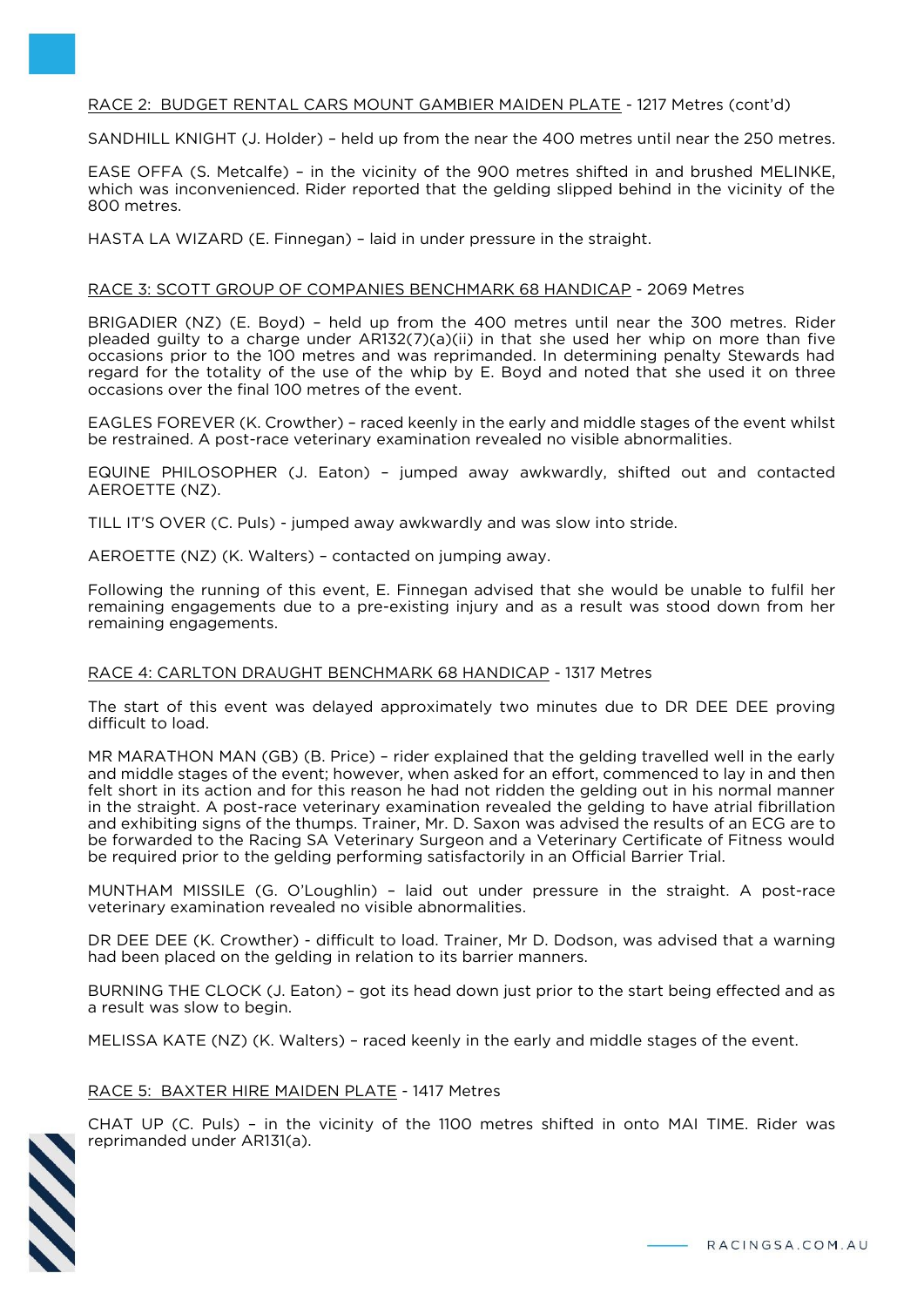### RACE 5: BAXTER HIRE MAIDEN PLATE - 1417 Metres (cont'd)

PRETTY BOY (S. Logan) – Trainer, Mr J. Howard advised that the gelding had injured itself in its float on arrival on course. Underwent a pre-race veterinary examination and was found to have a laceration to the near side eye and ruled unfit to race. Acting on this advice Stewards withdrew PRETTY BOY at 2.05pm.

TEEMENZED (NZ) (L. Overall) - jumped away awkwardly.

THIRTY TWO GUNS (D. Caboche) – slow to begin.

CARRY ON FLYING (J. Maund) – held up from near the 500 metres until approaching the 250 metres.

MAI TIME (J. Eaton) – slow to begin. In the vicinity of 1100 metres was inconvenienced when CHAT UP shifted in.

SANDHILL TUTU (S. Metcalfe) – after passing the winning post shifted out abruptly towards the outside fence. Trainer, Mr S. Turner was advised that a warning had been placed on the gelding in relation to its racing manners when pulling up.

PENSLEY (C. Jones) – returned to scale with blood in its mouth. A post-race veterinary examination revealed that the filly had a minor laceration to the tongue, consistent with it biting itself.

FLOYD'S PREDICTION (NZ) (E. Boyd) – held up from near the 300 metres until inside the 200 metres.

RACE 6: MIDFIELD GROUP CLASS 2 HANDICAP - 1417 Metres

WARMINSTER (B. Price) – forced to race in restricted room inside the final 100 metres when DOTHRAKI (NZ) shifted in.

DOTHRAKI (NZ) (C. Puls) – laid in over the concluding 100 metres of the event.

INNOCENT PEGG (K. Walters) – jumped away awkwardly. Raced keenly in the early and middled stages of the event.

FRENCH BISHOP (S. Metcalfe) - rider pleaded guilty to a charge under AR132(7)(a)(ii) in that she used her whip on more than five occasions prior to the 100 metres and was reprimanded. In determining penalty Stewards had regard for the totality of the use of the whip by S. Metcalfe and noted that it was not used over the final 100 metres of the event.

FANCIED (E. Boyd) – laid in under pressure in the straight. In the vicinity of the 100 metres shifted in onto DENOMINATOR (NZ).

LOOSE LIP LLOYD (J. Eaton) - jumped away awkwardly.

DENOMINATOR (NZ) (S. Logan) – momentarily inconvenienced near the 100 metres when FANCIED shifted in.

RACE 7: CARLIN & GAZZARD BENCHMARK 54 HANDICAP - 1217 Metres

BULL DUST (G. O'Loughlin) – near the 1100 metres was forced to take hold when COMIENDO shifted in.

JOLTING (NZ) (C. Puls) - jumped away awkwardly.

HAPPY BIBI (D. Caboche) - late scratching by order of the Stewards at 11.24 pm acting on confirmed advice from trainer, Mr C. Stewart, that the gelding had become fractious in its float en route to the course, had abrasions to both hips and would be unfit to start.



LET'S ATOM (J. Holder) – hung out rounding the turn from near the 1000 metres until the 800 metres.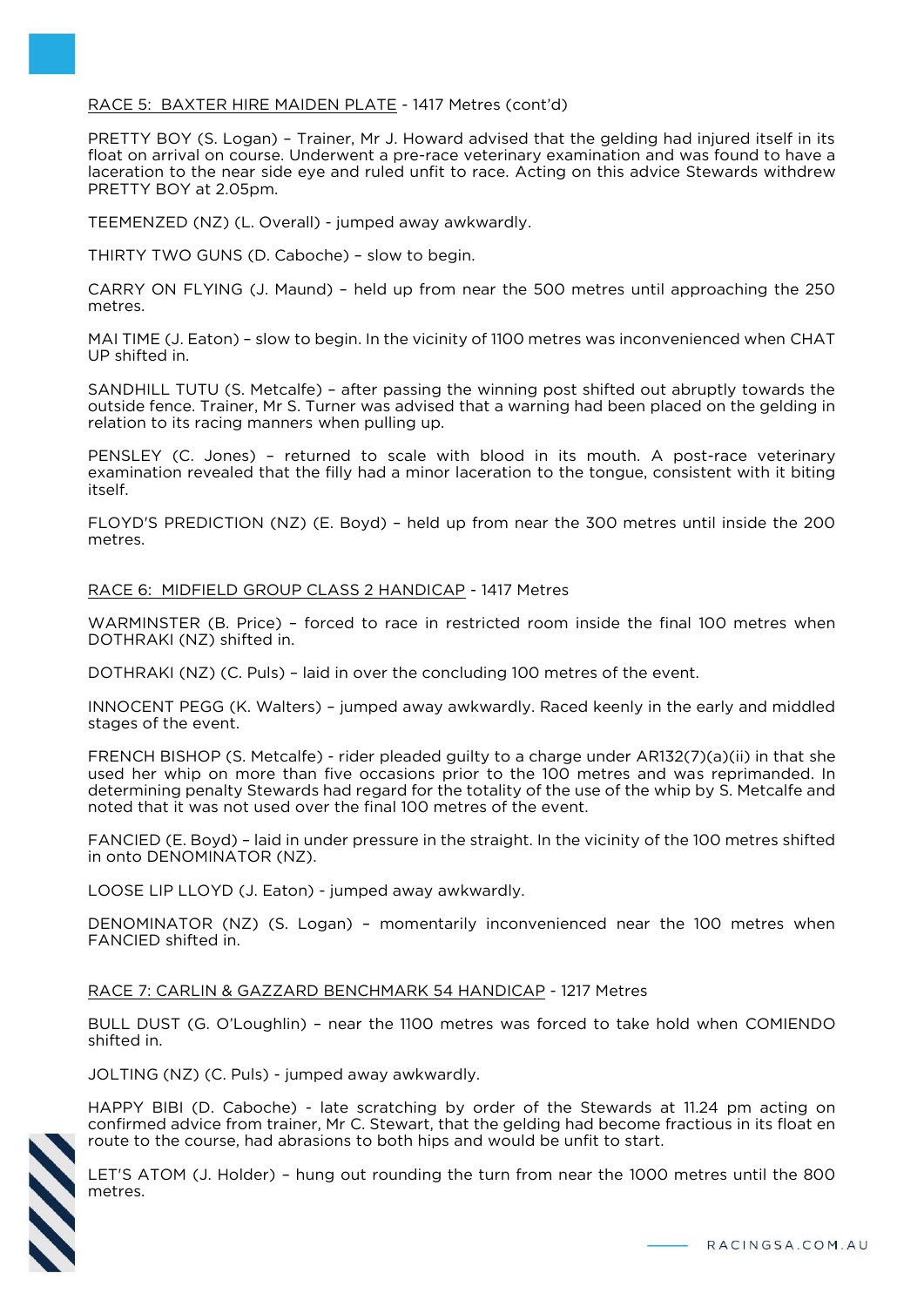# RACE 7: CARLIN & GAZZARD BENCHMARK 54 HANDICAP - 1217 Metres (cont'd)

BENOVSKY (K. Walters) – had difficulty obtaining clear ground from near the 500 metres until near the 300 metres.

COMIENDO (D. Caboche) – shifted in near the 1100 metres onto BULL DUST. Rider was reprimanded under AR131(a). A post-race veterinary examination revealed no visible abnormalities.

LADY ANNABEL (NZ) (E. Boyd) - rider pleaded guilty to a charge under AR132(7)(a)(ii) in that she used her whip on more than five occasions prior to the 100 metres and was reprimanded. In determining penalty Stewards had regard for the totality of the use of the whip by E. Boyd and noted that she used it on seven occasions over the final 100 metres of the event.

#### RACE 8: TAB BENCHMARK 58 HANDICAP - 1567 Metres

WILD COLONIAL BOY (J. Holder) – a post-race veterinary examination revealed no visible abnormalities.

VIVACIOUS AWARD (C. Rawiller) - jumped away awkwardly and shifted out onto READY FORA MOET. Raced wide without cover throughout the event.

YOUNG LUCAS (H. Grace) – inconvenienced between the 700 metres and 600 metres when contacted by FAST 'N' FORWARD, which shifted out in an attempt to improve.

BEAR ARMS (S. Logan) - jumped away awkwardly and was slow to begin. Following the running of the event S. Logan, who was struggling to weight bare was questioned in relation to her riding of the mare in the straight, in particular, over the concluding 300 metres. Rider explained that she was unable to fully assist her mount into a run that was available between YOUNG LUCAS and MISTA HOLYFIELD due to her horse hanging in and was of the opinion that if she loosened her hold on the outside reign or attempted to pull her whip through to her left hand the mare would have shifted in abruptly which may have resulted in herself or other riders being placed in a dangerous situation. After considering her explanation and viewing the vision, Stewards noted S. Logan's explanation and reminded her of her obligations under AR114(2)(a) in reporting as soon as practicable anything which might have affected the running of a horse in a race. A post-race veterinary examination revealed a lower than expected heart rate. Trainer, Mr. J. Kenny was advised a warning had been placed on the mare in relation to its racing manners.

READY FORA MOET (E. Boyd) – jumped away awkwardly, was slow to begin and shortly after was hampered when VIVACIOUS AWARD shifted out.

FAST 'N' FORWARD (K. Walters) – raced keenly in the early and middle stages of the event. From the vicinity of the 700 metres until near the 600 metres shifted out in an attempt to improve and in doing so contacted YOUNG LUCAS on a number of occasions.

#### GENERAL

On arrival on course apprentice, L. Overall advised Stewards that he would be unable to claim down to his minimum riding weight of 56.0 kg and would only be able to ride 56.5 kg at today's meeting. Stewards permitted him to ride at that weight on DETNAW (Race 2), ARKTIKA (Race 3) and TEEMENZED (Race 5); however, L. Overall was fined \$300 under AR143(14) for not claiming down to his minimum riding weight.

#### ADDITIONAL REPORT – Adjourned Inquiry

#### Gawler - Wednesday, 11 May 2022, Race 2, The Terrace Function Centre Three-Years-Old Maiden Plate



Stewards concluded an inquiry into the reasons that KINGSLEY fell in the vicinity of the 900 metres dislodging its rider, J. Doyle. K. Crowther pleaded guilty to a charge under AR131(a) in that she permitted her mount to shift in when insufficiently clear of KINGSLEY resulting in that gelding clipping the heels of THE WEIGHT, falling and dislodging J. Doyle. K. Crowther was suspended from riding in races for a period of 3 weeks commencing midnight Sunday, 22 May 2022 and to conclude at midnight on Sunday, 10 June 2022 (9 meetings).